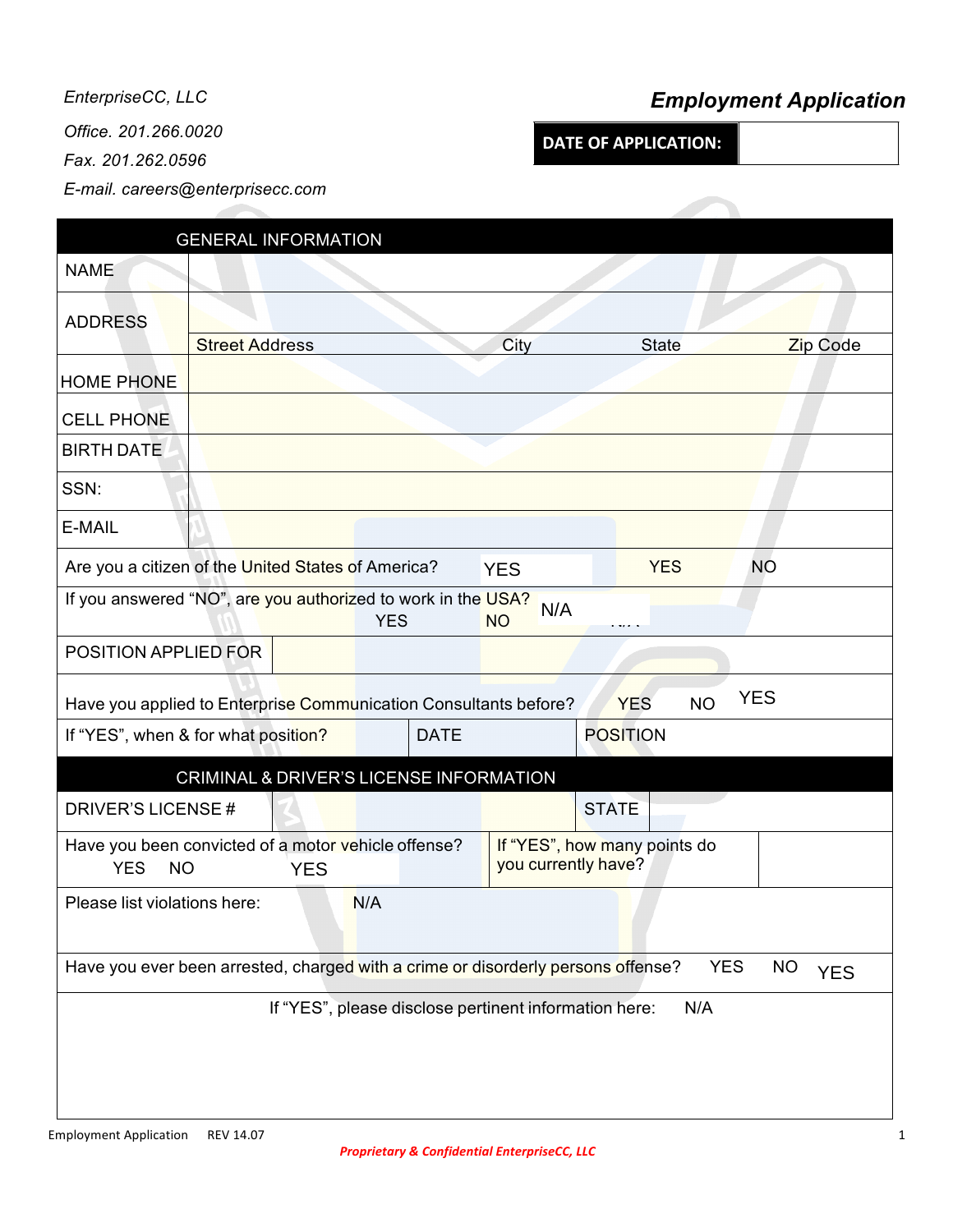| <b>EDUCATION INFORMATION</b> |             |                            |            |              |                                                              |  |
|------------------------------|-------------|----------------------------|------------|--------------|--------------------------------------------------------------|--|
| <b>HIGH SCHOOL</b>           |             |                            |            |              |                                                              |  |
| <b>NAME</b>                  |             |                            |            |              |                                                              |  |
| <b>DATES ATTENDED</b>        | <b>FROM</b> |                            |            | <b>TO</b>    |                                                              |  |
| <b>DID YOU GRADUATE?</b>     | <b>NO</b>   | If "NO", was GED obtained? |            | <b>NO</b>    |                                                              |  |
| <b>CUMULATIVE GPA</b>        |             |                            |            |              |                                                              |  |
|                              |             | <b>COLLEGE</b>             |            |              |                                                              |  |
| <b>NAME</b>                  |             |                            |            |              |                                                              |  |
| <b>DATES ATTENDED</b>        | <b>FROM</b> |                            |            | <b>TO</b>    |                                                              |  |
| <b>MAJOR</b>                 |             |                            |            | <b>MINOR</b> |                                                              |  |
|                              |             | <b>DID YOU GRADUATE?</b>   | <b>YES</b> |              | NO NO                                                        |  |
| IF "NO", WHYNOT?             | N/A         |                            |            |              |                                                              |  |
|                              |             |                            |            |              |                                                              |  |
| <b>CUMULATIVE GPA</b>        |             |                            |            |              |                                                              |  |
|                              |             |                            |            |              | OTHER (I.E. ADDITIONAL COLLEGES, SPECIALTY OR TRADE SCHOOLS) |  |
| <b>NAME</b>                  |             |                            |            |              |                                                              |  |
| <b>DATES ATTENDED</b>        | <b>FROM</b> |                            |            | <b>TO</b>    |                                                              |  |
| <b>MAJOR</b>                 |             |                            |            | <b>MAJOR</b> |                                                              |  |
|                              |             | DID YOU GRADUATE?          | <b>YES</b> |              | NO NO                                                        |  |
| IF "NO", WHYNOT?             | N/A         |                            |            |              |                                                              |  |
| <b>CUMULATIVE GPA</b>        |             |                            |            |              |                                                              |  |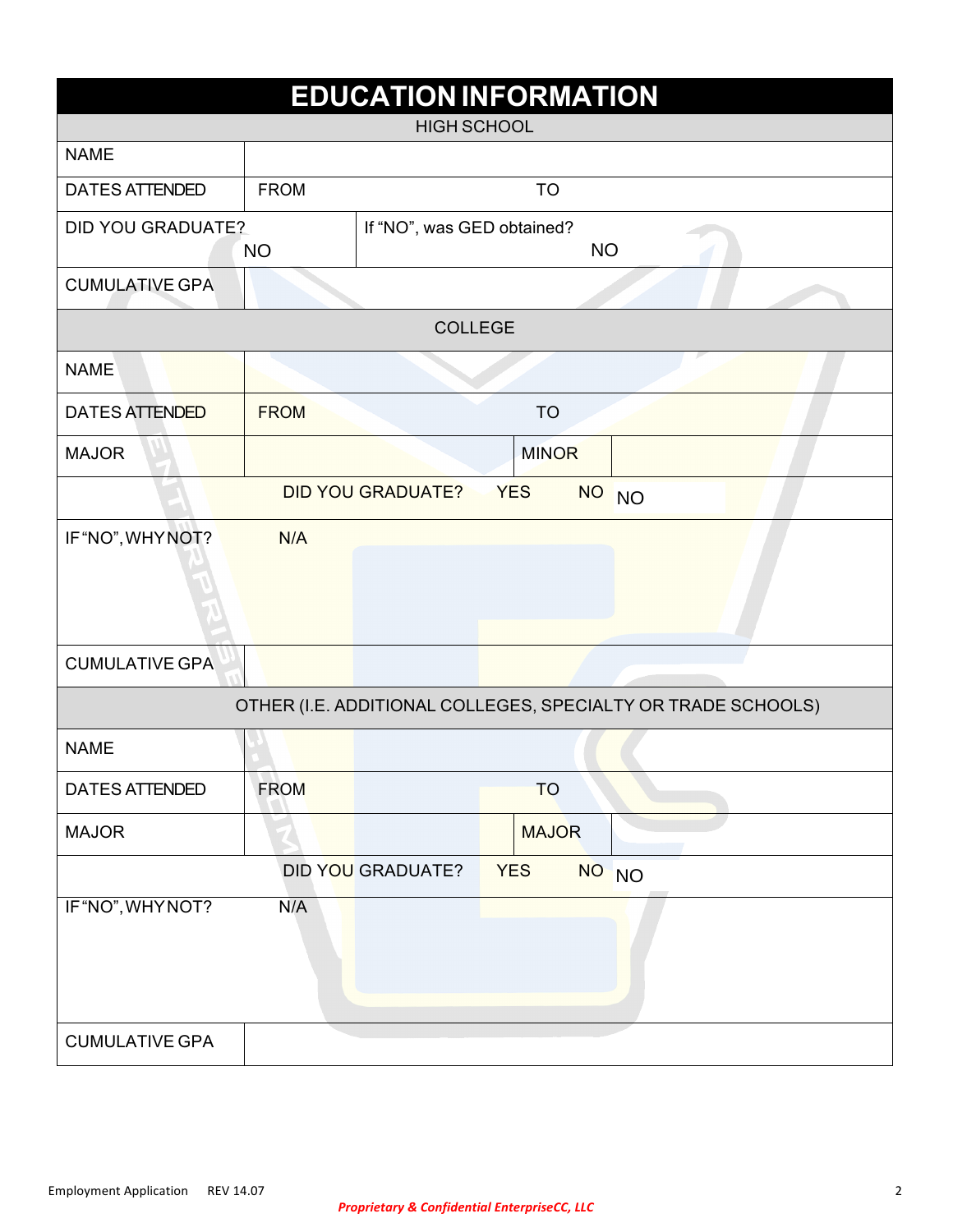|                       | OTHER (I.E. ADDITIONAL COLLEGES, SPECIALTY OR TRADE SCHOOLS) |                         |                        |  |
|-----------------------|--------------------------------------------------------------|-------------------------|------------------------|--|
| <b>NAME</b>           |                                                              |                         |                        |  |
| <b>DATES ATTENDED</b> | <b>FROM</b>                                                  | <b>TO</b>               |                        |  |
| <b>MAJOR</b>          |                                                              | <b>MAJOR</b>            |                        |  |
|                       | <b>DID YOU GRADUATE?</b>                                     | <b>YES</b>              | <b>NO</b><br><b>NO</b> |  |
| IF "NO", WHY NOT?     | N/A                                                          |                         |                        |  |
| <b>CUMULATIVE GPA</b> |                                                              |                         |                        |  |
|                       | OTHER (I.E. ADDITIONAL COLLEGES, SPECIALTY OR TRADE SCHOOLS) |                         |                        |  |
| <b>NAME</b>           |                                                              |                         |                        |  |
| <b>DATES ATTENDED</b> | <b>FROM</b>                                                  |                         | <b>TO</b>              |  |
| <b>MAJOR</b>          |                                                              | <b>MAJOR</b>            |                        |  |
|                       | <b>DID YOU GRADUATE?</b>                                     | <b>YES</b>              | <b>NO</b><br><b>NO</b> |  |
| IF "NO", WHY NOT?     | N/A                                                          |                         |                        |  |
| <b>CUMULATIVE GPA</b> |                                                              |                         |                        |  |
|                       | OTHER (I.E. ADDITIONAL COLLEGES, SPECIALTY OR TRADE SCHOOLS) |                         |                        |  |
| <b>NAME</b>           |                                                              |                         |                        |  |
| <b>DATES ATTENDED</b> | <b>FROM</b>                                                  |                         | <b>TO</b>              |  |
| <b>MAJOR</b>          |                                                              | <b>MAJOR</b>            |                        |  |
|                       | <b>DID YOU GRADUATE?</b>                                     | <b>YES</b><br><b>NO</b> | <b>NO</b>              |  |
| IF "NO", WHY NOT?     | N/A                                                          |                         |                        |  |
| <b>CUMULATIVE GPA</b> |                                                              |                         |                        |  |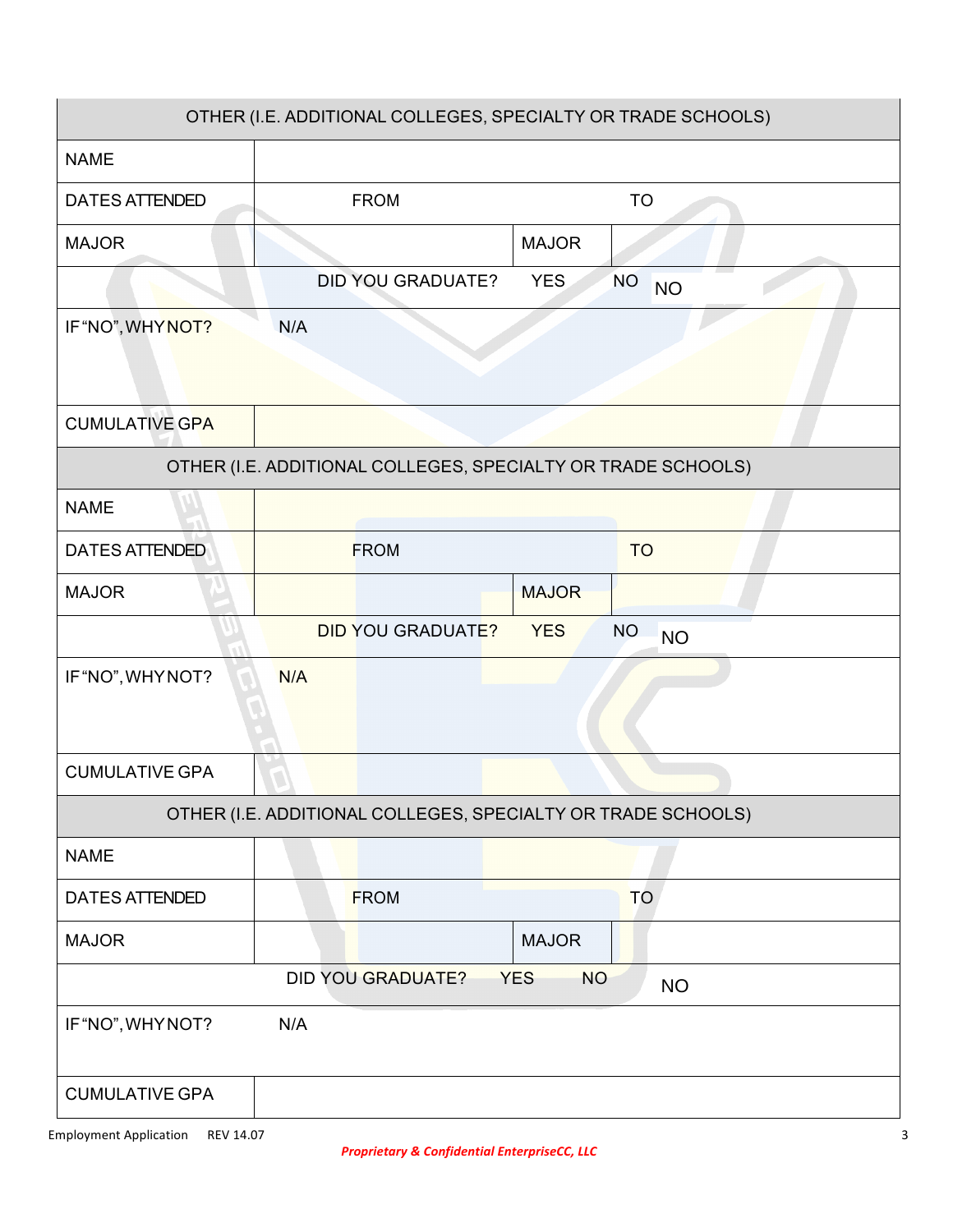|                                               |                         |              | <b>EMPLOYMENT INFORMATION</b> |           |  |
|-----------------------------------------------|-------------------------|--------------|-------------------------------|-----------|--|
| <b>NAME</b>                                   |                         |              |                               |           |  |
| <b>DATES EMPLOYED</b>                         | <b>FROM</b>             |              |                               | <b>TO</b> |  |
| POSITION HELD                                 |                         |              | SUPERVISOR'S<br><b>NAME</b>   |           |  |
| <b>DID YOU</b><br><b>LEAVE</b>                | <b>TERMINATED</b>       |              | OTHER_Leave                   |           |  |
| FURTHER INFORMATION ON ABOVE?                 |                         | N/A          |                               |           |  |
| <b>MAY WE CONTACT</b><br>THIS EMPLOYER        | <b>YES</b><br><b>No</b> |              | PHONE#                        |           |  |
|                                               |                         |              |                               |           |  |
| <b>NAME</b>                                   |                         |              |                               |           |  |
| <b>DATES EMPLOYED</b>                         | <b>FROM</b>             |              |                               | <b>TO</b> |  |
| POSITION HELD                                 |                         |              | SUPERVISOR'S<br><b>NAME</b>   |           |  |
| DID YOU<br><b>LEAVE</b>                       | <b>TERMINATED</b>       |              | OTHER_Leave                   |           |  |
| FURTHER INFORMATION ON ABOVE?                 |                         | N/A          |                               |           |  |
| <b>MAY WE CONTACT</b><br><b>THIS EMPLOYER</b> | <b>YES</b><br><b>No</b> |              | PHONE#                        |           |  |
|                                               |                         |              |                               |           |  |
| <b>NAME</b>                                   |                         |              |                               |           |  |
| <b>DATES EMPLOYED</b>                         | <b>FROM</b>             |              |                               | <b>TO</b> |  |
| POSITION HELD                                 |                         |              | SUPERVISOR'S<br><b>NAME</b>   |           |  |
| DID YOU<br>LEAVE                              | <b>TERMINATED</b>       | <b>OTHER</b> | Leave                         |           |  |
| FURTHER INFORMATION ON ABOVE?                 |                         | N/A          |                               |           |  |
| <b>MAY WE CONTACT</b><br><b>THIS EMPLOYER</b> | <b>No</b>               |              | PHONE#                        |           |  |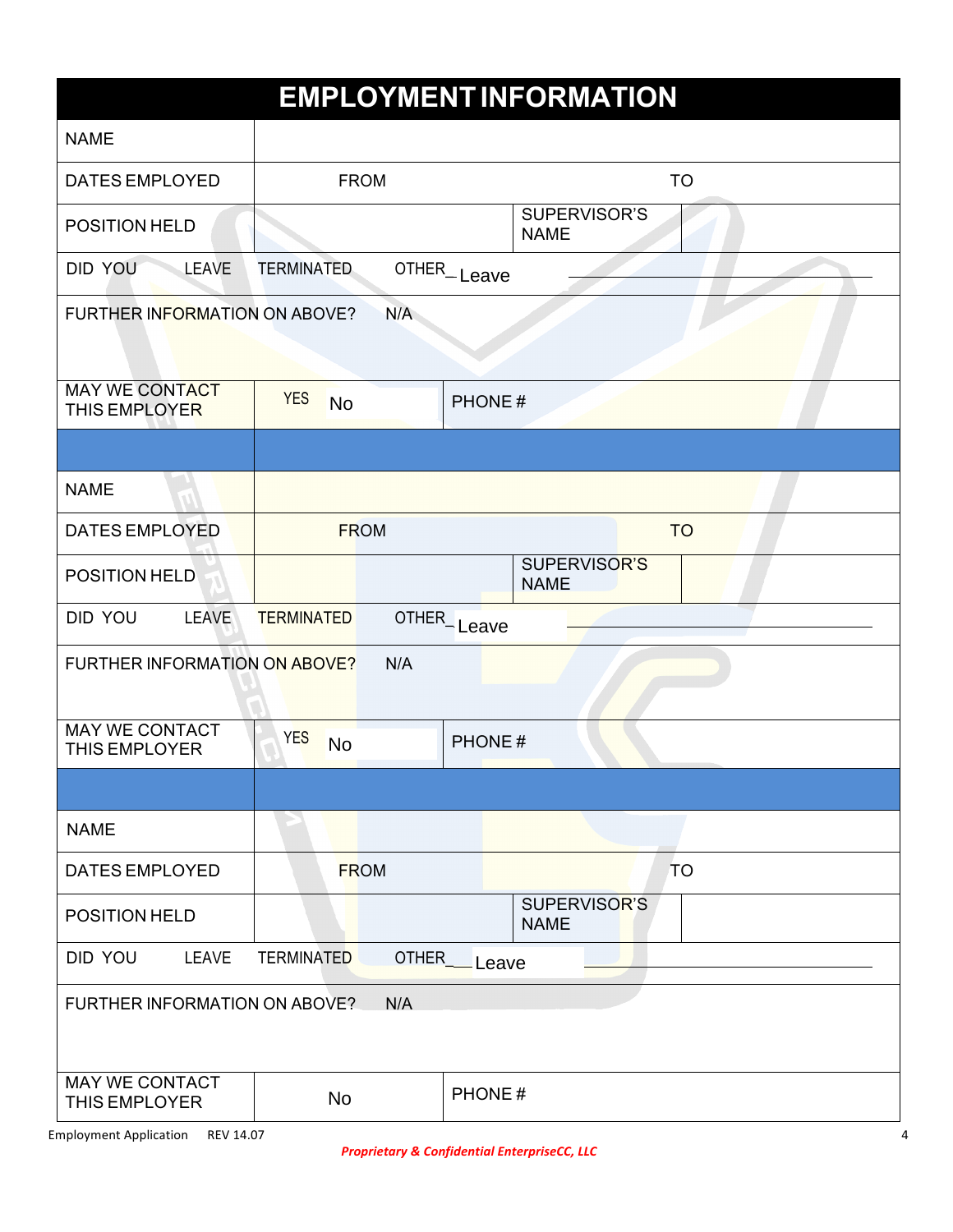## **PROFESSIONAL REFERENCES**

*In the section below, please provide Enterprise Communications Contractors with three references that we may contact in regard to your work experience and professional capabilities. The below listed parties should be previously maintained professional relationships, and relatives may not be listed. Phone numbers are REQUIRED.*

| <b>NAME</b>         |  |  |  |
|---------------------|--|--|--|
| <b>ADDRESS</b>      |  |  |  |
| <b>COMPANY NAME</b> |  |  |  |
| PHONE NUMBER        |  |  |  |
| <b>RELATIONSHIP</b> |  |  |  |
|                     |  |  |  |
| <b>NAME</b>         |  |  |  |
| <b>ADDRESS</b>      |  |  |  |
| <b>COMPANY NAME</b> |  |  |  |
| PHONE NUMBER        |  |  |  |
| <b>RELATIONSHIP</b> |  |  |  |
|                     |  |  |  |
| <b>NAME</b>         |  |  |  |
| <b>ADDRESS</b>      |  |  |  |
| <b>COMPANY NAME</b> |  |  |  |
| PHONE NUMBER        |  |  |  |
| <b>RELATIONSHIP</b> |  |  |  |
|                     |  |  |  |